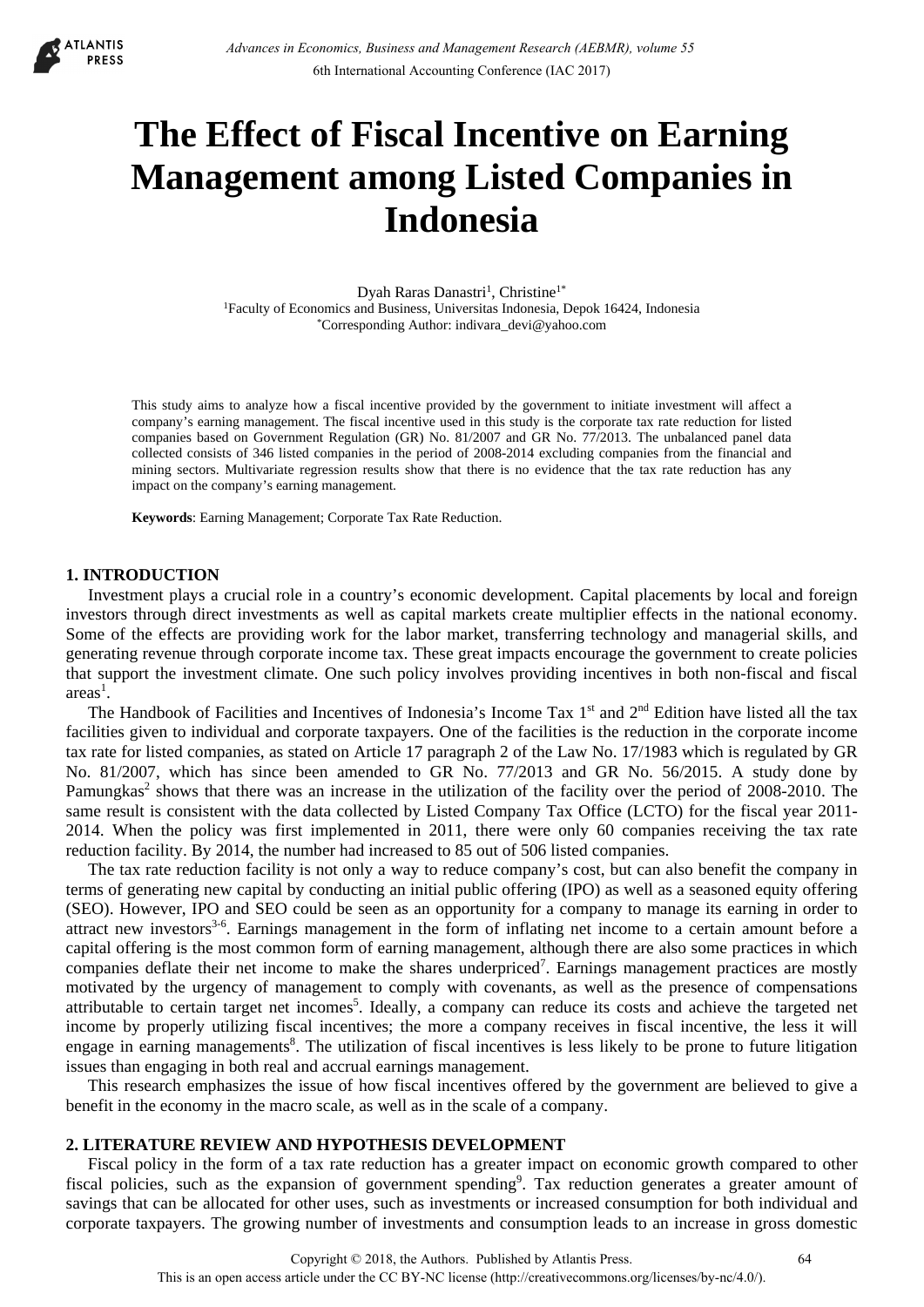

product (GDP) and triggers growth in the national economy<sup>10-12</sup>. However, Edgerton<sup>13</sup> found that companies are affected differently by the same tax incentive. The effects depend on the financial stability of each company and the current economic condition of the country. Moreover, if the taxation system in a country applies the loss carry forward concept, as is the case in Indonesia, then the tax facility will not have any impact on companies which experience losses.

A tax facility in the form of a corporate income tax rate reduction for listed companies is a facility that is exclusively given to support the capital market's role as a source of funding and to increase public participation in the market. Based on Article 17 Law No. 7/1983 on Income Taxes, which was amended with Law No. 36/2008, the tax reduction is 5% of the highest rate applicable for domestic corporate taxpayers. Other requirements that have to be fulfilled are as follows:

- a. A minimum of 40% of total issued shares have to be traded in Indonesia Stock Exchange (IDX).
- b. The traded shares are owned by a minimum of 300 individuals.
- c. Each shareholder can only own less than 5% of total shares. and
- d. The above requirements have to be maintained at least 183 days in 1 fiscal year.

To meet the requirement of public ownership, a company has to engage in IPO or SEO. The change of the company's structure from private to public creates different interests between management as the agent and shareholders as the principal as defined in agency theory<sup>14</sup>. Asymmetry of information is more likely to occur since the management has more access to the company's information than have the shareholders and this would affect the decision-making process. In presenting reports to shareholders, especially financial reports, the management has options to present certain aspects in the report as accepted by accounting standards<sup>15</sup>. Generally accepted accounting principles (GAAP) adhere to principle-based standards, which give the opportunity for management, as the preparer of financial reports, to use their discretion, or even manipulate certain accounts without affecting cash flow<sup>16</sup>. In general, discretion is used to inflate net income since it commonly becomes the benchmark of a company's performance. However, discretion can also be used to deflate profit for other purposes $^{17}$ . debiases in Economics, Business and Management Research (AEBMR), volume 53<br>ggers growth in the nutional economy<sup>26</sup><sup>13</sup>. However, Edgerton<sup>25</sup> found that companion<br>their assume tax incredibite and Management Research (AEB

The proxy that is used to measure earnings management is accrual discretionary. Accrual discretionary shows how management can move figures in accrual accounts, especially working capital, from one period to another<sup>17,18</sup>. Accrual discretionary is considered relevant since a company's income tax is based on accounting income; thus, any change in accruals will affect taxable income in the same direction<sup>19</sup>. The use of accrual discretionary in earnings management is more desirable in terms of cost because it does not have any effect on cash flow compared to real earnings management. Hence, it is easier and less costly for companies to conduct accrual earnings management $20-22$ .

He<sup>8</sup> explains that the risk of earnings management activity is not limited to litigation, but also reputation in the long term. In addition, an early indication of earnings management which is detected by public or DGT will lead to inspections and investigations. It is also possible that the company will be charged with fines<sup>18</sup>. By utilizing tax reduction facility, company can reduce its tax payments and increase its net income without having to be exposed to the risks associated with earnings management. Based on this argument, the hypothesis proposed in this research is:

**H1**: The more tax facilities received by a company, the less it is indicated to engage in earnings management, ceteris paribus.

## **3. RESEARCH METHOD**

This research uses secondary panel data collected from financial reports available on IDX's website and Datastream. For listed companies which received the tax facility, data is collected through their financial reports and from LCTO. Companies in the financial industry are excluded from sample since the industry has distinct characteristics and risk-profile from other industries. Companies in the mining sector are also excluded from sample because of *lex specialis*. The classification of industries used in the research refers to IDX Fact Book 2015. The data gathered is from fiscal year 2008 when GR No. 81/2007 first enacted to fiscal year 2014.

This research refers to similar research conducted by He<sup>8</sup> for companies listed in Shenzhen Stock Exchange and Shanghai Stock Exchange in the period of 1997-2006. Based on the research, there are two proxies to measure the research variables, which are earnings management and fiscal incentives.

#### **Earnings Management**

Geraldina<sup>23</sup> and He<sup>8</sup> create a model to measure abnormal accruals that is based on modified Jones model. This modified model is used for estimating cross-section parameters so that it can generate abnormal accrual (*DA*). With a further modification, the model to measure abnormal accruals that will be used in this research is as follows:

$$
\frac{r_{ACC_{i,t}}}{AS_{i,t-1}} = \alpha_0 + \alpha_1 \left( \frac{1}{AS_{i,t-1}} \right) + \alpha_2 \frac{(\Delta REV_{i,t} - \Delta AR_{i,t})}{AS_{i,t-1}} + \alpha_3 \left( \frac{PPE_{i,t}}{AS_{i,t-1}} \right) + \varepsilon_{i,t} \dots \dots (1)
$$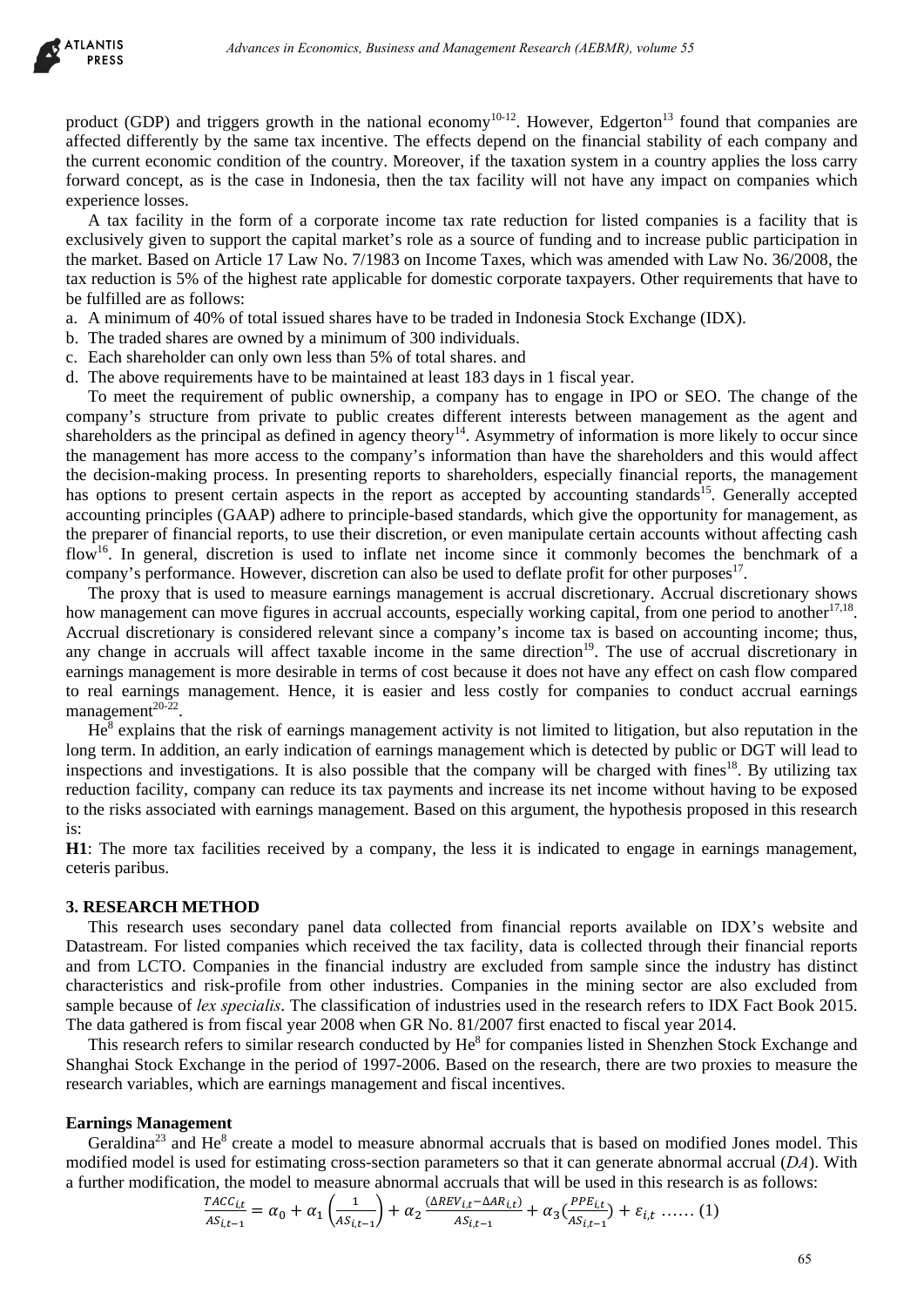

where

 $TACC_{i,t}$  = total current accrual of company *i* in year *t*, in rupiah;  $= (ONI_{i,t} - OCF_{i,t})$ 

 $ON_{i,t}$  = operating net income of company *i* in fiscal year *t*, in rupiah;

 $OCF_{it}$  = cash flow from operation of company *i* in year *t*, in rupiah;

 $AS_{i,t-1}$  = total asset of company *i* by the end of fiscal year *t*-1, in rupiah;

 $\Delta REV_{it}$  = change in revenue of company *i* at the end of fiscal year *t*, in rupiah;

 $\Delta AR_{it}$  = change in account receivables of company *i* at the end of fiscal year *t*, in rupiah;

 $PPE_{it}$  = book value of fixed assets of company *i* in year *t*, in rupiah;

 $\varepsilon_{it}$  = residual (*DA*).

Residual value of this modified Jones model estimation is free from company's condition variable<sup>22</sup>, thus this residual value would represent the magnitude of accrual discretionary or abnormal accruals (*DA*). *DA* will be the dependent variable in regression model of this research. *DA* value can be positive, negative, or  $0^{21,22}$ . *DA* with a positive value shows that accrual earnings management will increase net income. On the contrary, *DA* with negative value shows that accrual earnings management will decrease net income. Company that does not engage in earnings management will have *DA* with the value of 0.

## **Fiscal Incentive**

Fiscal incentive that is offered for listed companies is income tax rate reduction by 5%. This incentive will benefit the company by reducing its income tax and creating tax saving. Based on  $He<sup>8</sup>$ , the amount of tax saving the company can have is the difference between income tax expense with the normal rate and the actual income tax expense with the reduced rate. Whereas the tax saving rate (*TAXSAV*) is calculated with equation below:

$$
TAXSAV = \frac{pretax\ income - income\ tax\ expense}{net\ income} \dots \quad (2)
$$

| where              |                                                                                                                                                                                                                                                                                                  |
|--------------------|--------------------------------------------------------------------------------------------------------------------------------------------------------------------------------------------------------------------------------------------------------------------------------------------------|
| <b>TAXSAV</b>      | $=$ tax saving rate, in rupiah;                                                                                                                                                                                                                                                                  |
| pretax income      | $=$ commercial profit before tax, in rupiah;                                                                                                                                                                                                                                                     |
| income tax expense | $=$ commercial income tax expense, in rupiah;                                                                                                                                                                                                                                                    |
| net income         | $=$ commercial net income, in rupiah.                                                                                                                                                                                                                                                            |
|                    | $\mathbf{A}$ and $\mathbf{B}$ are $\mathbf{A}$ and $\mathbf{B}$ and $\mathbf{B}$ and $\mathbf{B}$ and $\mathbf{B}$ and $\mathbf{B}$ and $\mathbf{B}$ and $\mathbf{B}$ and $\mathbf{B}$ and $\mathbf{B}$ and $\mathbf{B}$ and $\mathbf{B}$ and $\mathbf{B}$ and $\mathbf{B}$ and $\mathbf{B}$ and |

He<sup>8</sup> argumented that *TAXSAV* will represent how far tax saving contributes to an increase of a company's reported net income.

This research will also use a dummy variable (*TAXSAV\_DUM*). A value of 1 will be given to companies that receive the reduced tax rate and 0 will be given to companies that do not. This variable will be an alternative to see how earnings management is affected upon receiving the facility.

# **Multivariate Regression**

To see the correlation between abnormal acruals and tax saving, the regression models used are as follow:  $DA = \beta_0 + \beta_1 TAXSAV + \gamma_1 MKT + \gamma_2 LEV + \gamma_3 SIZE + \gamma_4 EXP + \gamma_5 ROA + \gamma_6 \Delta ROA + \varepsilon$  ...... (3) and

 $DA = \beta_0 + \beta_1 TAXSAV_DUM + \gamma_1 MKT + \gamma_2 LEV + \gamma_3 SIZE + \gamma_4 EXP + \gamma_5 ROA + \gamma_6 \Delta ROA + \varepsilon$  ...... (4)

*DA* or abnormal accruals is the dependent variable which is the residual of cross-section estimation on equation (1). *TAXSAV* and *TAXSAV\_DUM* are the independent variables which are resulted from equation (2). Based on the hypothesis, the correlation between *TAXSAV* and *DA* will be negative which shows the bigger (smaller) *TAXSAV*  value is, the lower (higher) *DA* value will be. This regression result will prove whether the higher fiscal incentives received by a company will lower its earnings management or otherwise. In this regression model, there will be six control variables, which are market-to-book ratio (*MKT*), leverage ratio (*LEV*), company size (*SIZE*), capital intensity ratio (*EXP*), return on asset ratio (*ROA*), and absolute value of change in *ROA* (*ΔROA*). debiases in Economics, Busines and Management Research (AEBMR), volume 55<br>
factorial of company i in Searl year i, in regular,<br>
incomic of company i in Searl year i, in regular,<br>
in regnantin of company i in Searl year i,

# **4. RESULTS AND DISCUSSIONS**

This research uses purposive sampling method with following criterias:

| Table.1. Result of Sample Selection                                                       |       |
|-------------------------------------------------------------------------------------------|-------|
| Description                                                                               | Total |
| Total listed companies on IDX over the period of 2008-2014                                | 3104  |
| Total companies on the finance and mining industries over the period of 2008-2014         | (500) |
| Total companies that are subject to final tax only over the period of 2008-2014           | (41)  |
| Total companies with uncomplete financial report information over the period of 2008-2014 | (555) |
| Total companies used as final sample                                                      | 2008  |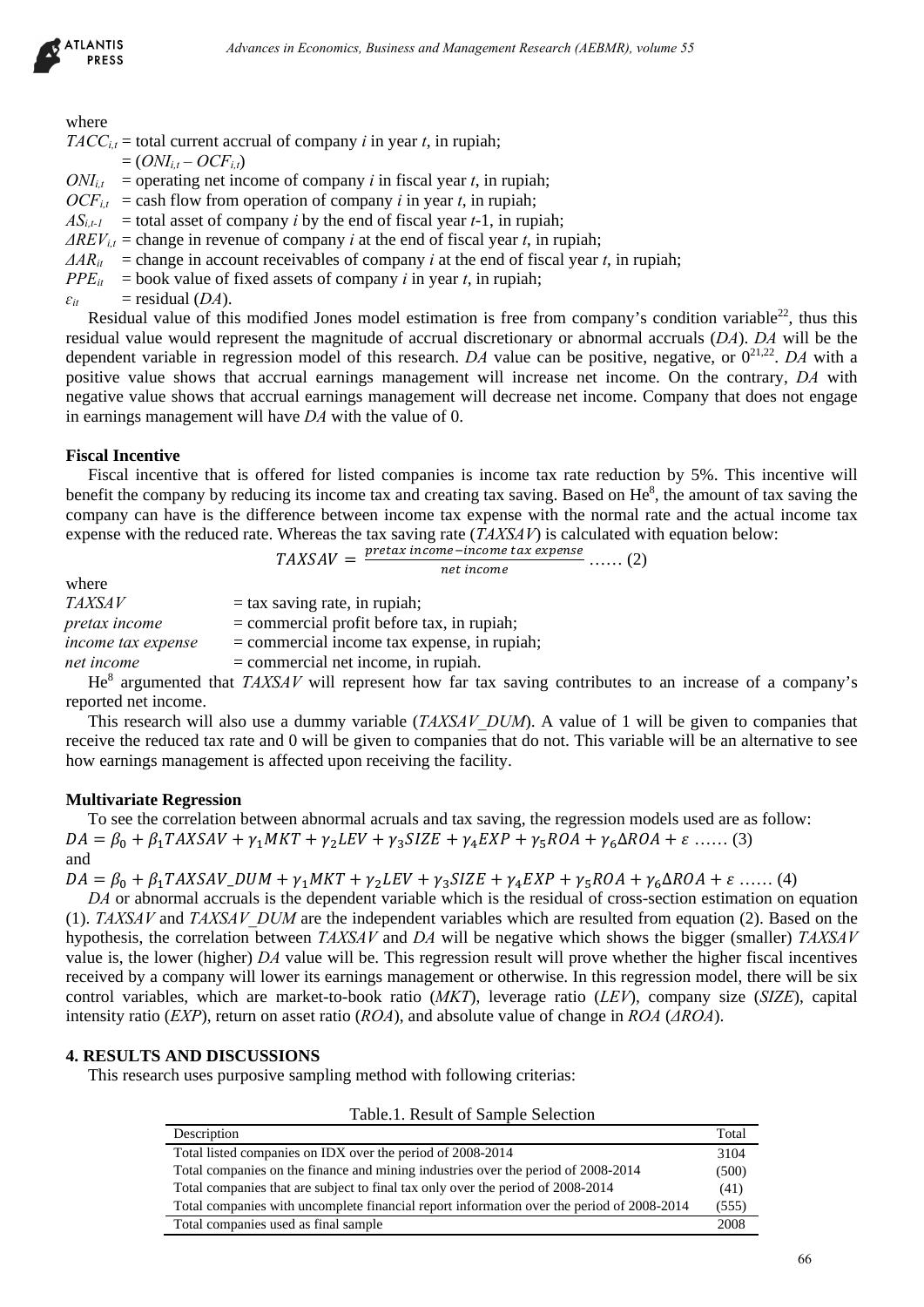

After excluding outliers, the final sample is 2008 which consists of 346 companies in the period of 7 years. Samples are arranged into unbalanced panel data with different amount of companies in each years due to an increasing trend of companies conducting IPO over the period.

 $T_{\rm{L}}$  1.1.  $\Delta$  Descriptive Statistics

| Table.2. Descriptive Statistics |           |           |          |       |
|---------------------------------|-----------|-----------|----------|-------|
| Variable                        | Std. Dev. | Mean      | Min.     | Max.  |
| DA                              | 0.3868    | $-0.0058$ | $-8.98$  | 8.59  |
| <b>TAXSAV</b>                   | 1.7191    | 1.2279    | $-10.78$ | 44.94 |
| TAXSAV DUM                      | 0.3418    | 0.1350    | 0        |       |
| <b>MKT</b>                      | 0.0071    | 0.0022    | $-0.04$  | 0.24  |
| <b>LEV</b>                      | 0.3660    | 0.2780    | $\theta$ | 5.34  |
| <b>SIZE</b>                     | 1.7447    | 21.0927   | 14.99    | 26.17 |
| EXP                             | 0.2539    | 0.3781    | $\Omega$ | 0.99  |
| ROA                             | 1.3818    | 5.5622    | 4.08     | 7.04  |
| DELTA ROA                       | 0.7100    | 2.3687    | 1.62     | 3.14  |

The descriptive statistics results show that the data is dispersed in a narrow range as can be seen from the standard deviation index. The mean of accrual discretionaries is -0.0058 which shows that sample companies in average engage in earnings management, although the magnitude is small. The negative value indicates that minimizing net income is one way to manage earnings, and it also represents that in average companies have lower change in revenue compared to change in account receivables. As mentioned in equation (1) that  $\frac{\Delta REV_{i,t}-\Delta AR_{it}}{AS_{i,t}}$  will result in a negative value when company prefer to hold discretion in account receivables by recognizing receivables too early in the current fiscal year. Negative value can also be generated from the decrease in current year net income compared to prior year due to discretion i.e. postponing revenue recognition, or without discretion i.e. decrease in sales. The range of discretionary accruals in sample is -8.98 to 8.59. The wider the range is from 0, the bigger the magnitude of earnings management conducted by sample companies. The negative and positive signs show the way companies engage in earnings management, whether through decreasing or increasing net income. debiases in Economics, Business and Management Research (AEBMR), volume 55<br>
Liers, the final sample is 2008 whiteh consists of 346 computes in the period of 346<br>
This uncheduced panel due with different amount of computes

Tax saving rate (*TAXSAV*) have a positive value with mean of 122.79% which shows that in average sample companies have sufficient tax savings. Tax savings dummy (*TAXSAV\_DUM*) is also in a positive value of 13.50% which shows the percentage of sample companies that receive the tax rate reduction facility. All control variables (*MKT, LEV, SIZE, EXP, ROA, DELTA\_ROA*) have positive mean values.

Based on classical tests, regression model (3) and (4) are free from multicollinearity, but are indicated to have heteroskedasticity and autocorrelation. To eliminate these effects, the model will be regressed using feasible generalized least square (FGLS) method. The results from FGLS regression are shown on table below:

| Table.3. Regression Results for Model (3) |                                                                                                                                              |           |              |          |  |
|-------------------------------------------|----------------------------------------------------------------------------------------------------------------------------------------------|-----------|--------------|----------|--|
|                                           | $DA = \beta_0 + \beta_1 TAXSAV + \gamma_1 MKT + \gamma_2 LEV + \gamma_3 SIZE + \gamma_4 EXP + \gamma_5 ROA + \gamma_6 \Delta ROA + \epsilon$ |           |              |          |  |
| Variable                                  | <b>Hypothesis</b>                                                                                                                            | Coef.     | z-Statistics | P-value  |  |
| Intercept                                 |                                                                                                                                              | $-0.2818$ | $-2.52$      | 0.012    |  |
| <b>TAXSAV</b>                             | $(-)$                                                                                                                                        | $-0.0036$ | $-0.72$      | 0.472    |  |
| <b>MKT</b>                                | $^{(+)}$                                                                                                                                     | $-1.3269$ | $-1.09$      | 0.275    |  |
| <b>LEV</b>                                | $^{(+)}$                                                                                                                                     | $-0.0478$ | $-1.98$      | $0.048*$ |  |
| <b>SIZE</b>                               | $(-)$                                                                                                                                        | 0.0118    | 2.34         | $0.019*$ |  |
| EXP                                       | $(-)$                                                                                                                                        | $-0.0785$ | $-2.25$      | $0.024*$ |  |
| ROA                                       | $^{(+)}$                                                                                                                                     | 0.0141    | 2.19         | $0.029*$ |  |
| DELTA ROA                                 | $^{(+)}$                                                                                                                                     | $-0.0005$ | $-0.04$      | 0.965    |  |
| Within- $R^2$ %)                          | 4.89                                                                                                                                         |           |              |          |  |

**\***Significant on level 5%

Equation (4) uses dummy for tax savings variable. The regression results are shown below:

| Table. The experience is the model (+)                                                                                                           |                          |           |              |         |
|--------------------------------------------------------------------------------------------------------------------------------------------------|--------------------------|-----------|--------------|---------|
| $DA = \beta_0 + \beta_1 TAXSAV_DUM + \gamma_1 MKT + \gamma_2 LEV + \gamma_3 SIZE + \gamma_4 EXP + \gamma_5 ROA + \gamma_6 \Delta ROA + \epsilon$ |                          |           |              |         |
| Variable                                                                                                                                         | <b>Hypothesis</b>        | Coef.     | z-Statistics | P-value |
| Intercept                                                                                                                                        |                          | $-0.2888$ | $-2.50$      | 0.013   |
| TAXSAV DUM                                                                                                                                       | $\overline{\phantom{0}}$ | $-0.0041$ | $-0.15$      | 0.877   |

Table 4. Regression Results for Model (4)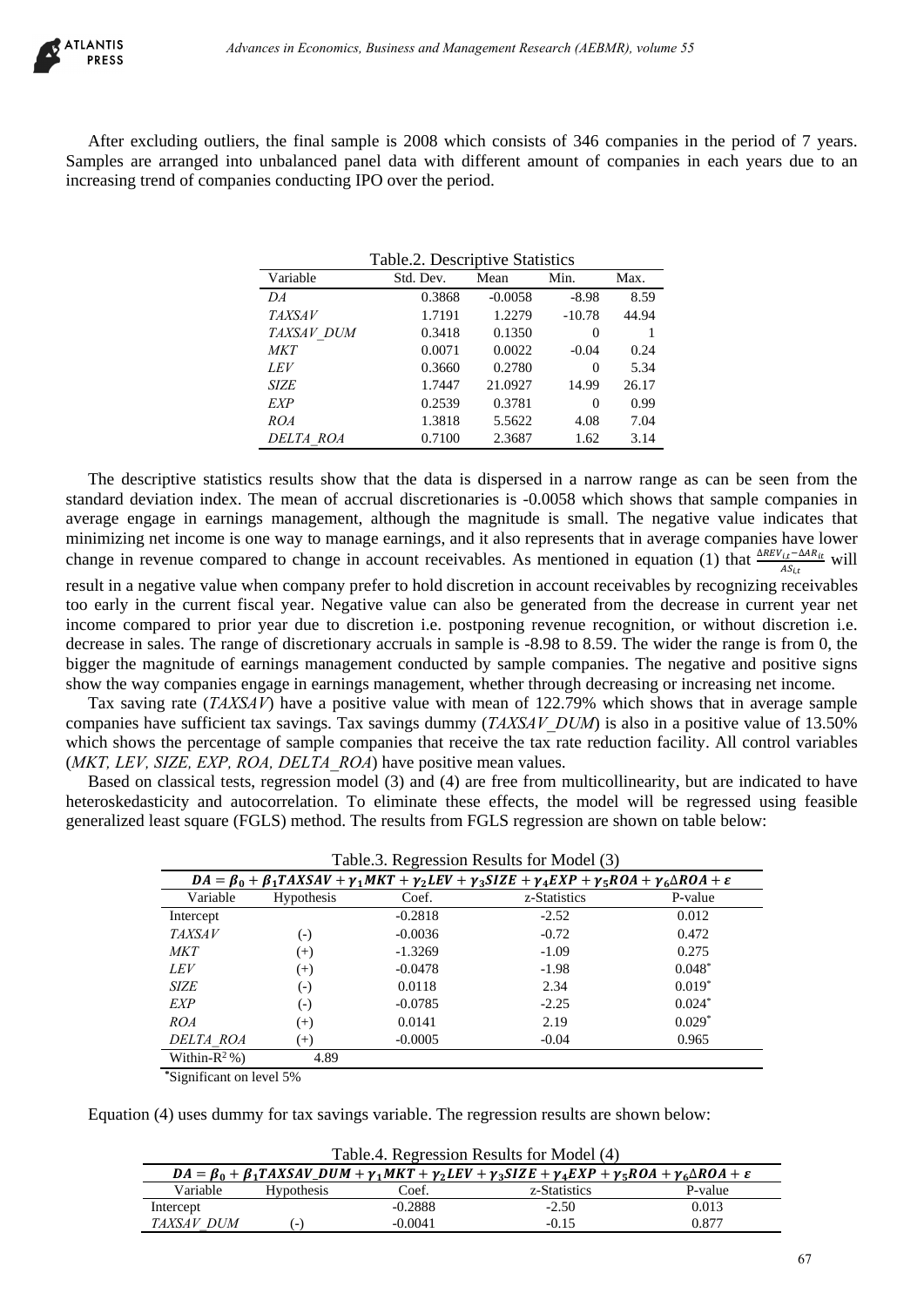

| <b>MKT</b>        | $^{+}$ | $-1.3411$ | $-1.10$ | 0.270    |
|-------------------|--------|-----------|---------|----------|
| LEV               | $(+)$  | $-0.0477$ | $-1.97$ | $0.048*$ |
| <b>SIZE</b>       | (-)    | 0.0120    | 2.26    | $0.024*$ |
| <b>EXP</b>        | ( – )  | $-0.0784$ | $-2.25$ | $0.025*$ |
| ROA               | $(+)$  | 0.0140    | 2.16    | $0.031*$ |
| DELTA ROA         |        | 0.0002    | 0.02    | 0.984    |
| Within- $R^2$ (%) | 4.90   |           |         |          |

\*Significant on level 5%

## **Analysis**

Based on the regression results in Table 3, the independent variable *TAXSAV* has an insignificant negative correlation with the dependent variable  $DA$ . This result is consistent with  $He<sup>8</sup>$ , who found that the higher (lower) a company's tax saving is, the less (more) likely a company is to be engaged in earnings management. Both findings show that the correlations are insignificant due to the more dominant variation of the cross-section effect compared to the time-series effect that will influence the estimation of panel data regression. The variation of the time-series will increase when there is a significant change in the acceptance of the facility for each sample company during the observed period. Based on the samples in China<sup>8</sup> and Indonesia, when a company has received the facility in one fiscal year, it tends to keep receiving the facility in subsequent years.

In Indonesia, the requirement to be able to receive the facility is to trade a minimum of 40% of total issued shares in IDX. The change in share structure has to be reported to the Securities Administration Bureau each month based on Bapepam-LK Regulation No. X.H.1. The Securities Administration Bureau then issues a letter of acknowledgement that will be attached to the company's tax slip every year based on Ministry of Finance Regulation No. 238/2008. Bapepam-LK will then report to DGT the list of taxpayers that are qualified to receive the tax rate reduction facility in the reported fiscal year. The companies who have received the facility will lose the benefit when the public shareholders in one year become less than 40% of the total issued shares, they are owned by fewer than 300 shareholders, or there is one or a few shareholders that own more than 5% of the total issued shares. One condition where this issue can occur is when companies buy back their shares. However, the change of structure, as mentioned above, happens only in certain samples; thus, there is not much change in the recipient list in each fiscal year. The impact of this minimum change is that there is a limited variation in the time-series factor of *TAXSAV* which, in turn, generates an insignificant correlation to *DA*. drivances in Economics, Business and Management Research (AEBMR), volume 55<br>
(a) 0.570<br>
(a) 0.698<br>
(a) 0.698<br>
(a) 0.698<br>
(a) 0.698<br>
(a) 0.698<br>
(a) 0.698<br>
(a) 0.698<br>
(a) 0.698<br>
(a) 0.698<br>
(a) 0.698<br>
(a) 0.698<br>
(a) 0.698<br>
(a

Based on the regression results in Table 4, independent variable *TAXSAV\_DUM* shows consistent results with Table 3. The P-value coefficient is higher in model (4) (0.877) compared to in model (3) (0.472) due to the small percentage of sample companies that receive the facility, which is only 13.50% of all sample companies (see Table 2). This shows how *TAXSAV\_DUM* has a more insignificant impact on accruals discretionary.

The low significance of the two independent variables shows that receiving the tax rate reduction facility has no impact on earnings management practices by listed companies in Indonesia. The rationale is that once a company sells 40% or more of its shares to the public and so receives the facility, it will be less likely to buy back its shares. By maintaining the share composition, the company will continue to receive the facility.

#### **5. CONCLUSION**

Based on the estimation results and the tests that have been conducted, we can conclude that the facility of company tax rate reduction based on GR No. 81/2007 and its amendment on GR 77/2013 have no impact on earnings management practices among listed companies in Indonesia. This finding does not prove the hypothesis that the more tax facilities a company receives, the less it is to engage in earnings management.

### **Recommendation**

This research uses data in the period of 2008-2014, whereas the tax rate reduction facility was still applicable while this research was conducted in 2016. Further investigation is needed by including the list of facility recipients in 2015 since there is an increasing trend for more recipients. With an increasing number of recipients over the years included in the sample, we hope that it will increase the level of significance of the regression model. In addition, further research should also include other fiscal facilities that have been applied in the current year, such as tax allowance, tax holiday, and tax amnesty.